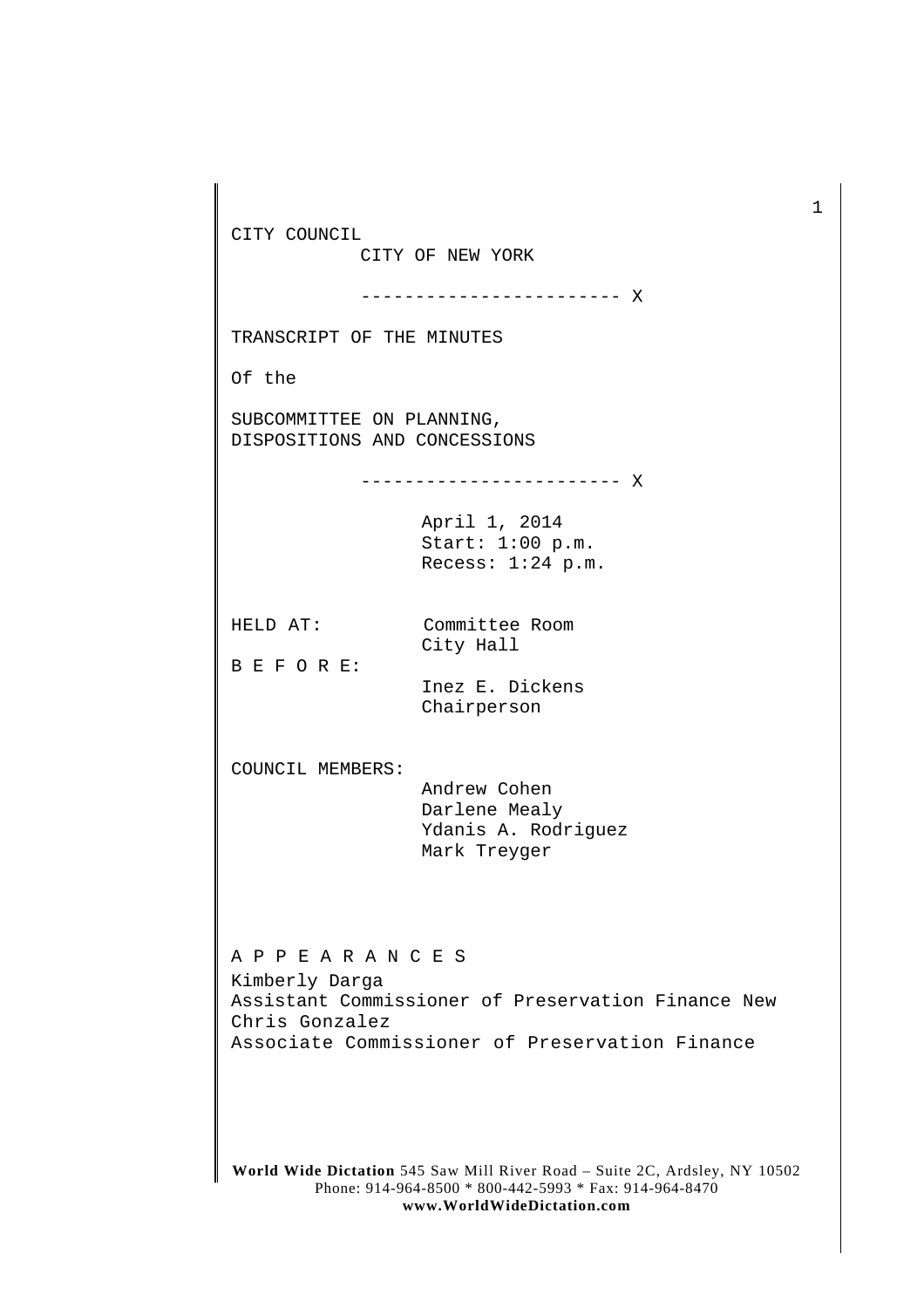| $\mathbf 1$    | -2<br>PLANNING, DISPOSTIONS AND CONCESSIONS           |
|----------------|-------------------------------------------------------|
| $\overline{2}$ | [gavel]                                               |
| 3              | CHAIRPERSON DICKENS: Good afternoon.<br>I.            |
| 4              | am council member Inez E. Dickens from the ninth      |
| 5              | district in Manhattan. As the chair of the            |
| б              | Subcommittee on Planning, Dispositions and            |
| 7              | Concession, I would like to welcome everyone to       |
| 8              | today's hearing. I want to acknowledge the members    |
| 9              | of this committee that are here. Council member       |
| 10             | Cohen and council member Treyger. Thank you. We       |
| 11             | have one item before us at the subcommittee on        |
| 12             | planning, dispositions and concessions. Calendar      |
| 13             | number 20145358 HAK. An application submitted by the  |
| 14             | New York City Department of Housing Preservation and  |
| 15             | Development to amend a previously approved tax        |
| 16             | exemption pursuant to section 577 of the Public       |
| 17             | Housing Finance Law for the property located at 365   |
| 18             | Jay Street, block 147, lot 2 in the Borough of        |
| 19             | Brooklyn. I first want to acknowledge my land use     |
| 20             | staff: Gail Benjamin and Amy Leviton. And I want      |
| 21             | to acknowledge my Sergeant in Arms Ivette Molina and  |
| 22             | Angel Chaconne. And I want to really acknowledge my   |
| 23             | Attorney who is deserting me and leaving me and and   |
| 24             | going out to open his own law firm to make money that |
| 25             | he felt he didn't make here[laughter]and that's       |
|                |                                                       |

 $\begin{array}{c} \hline \end{array}$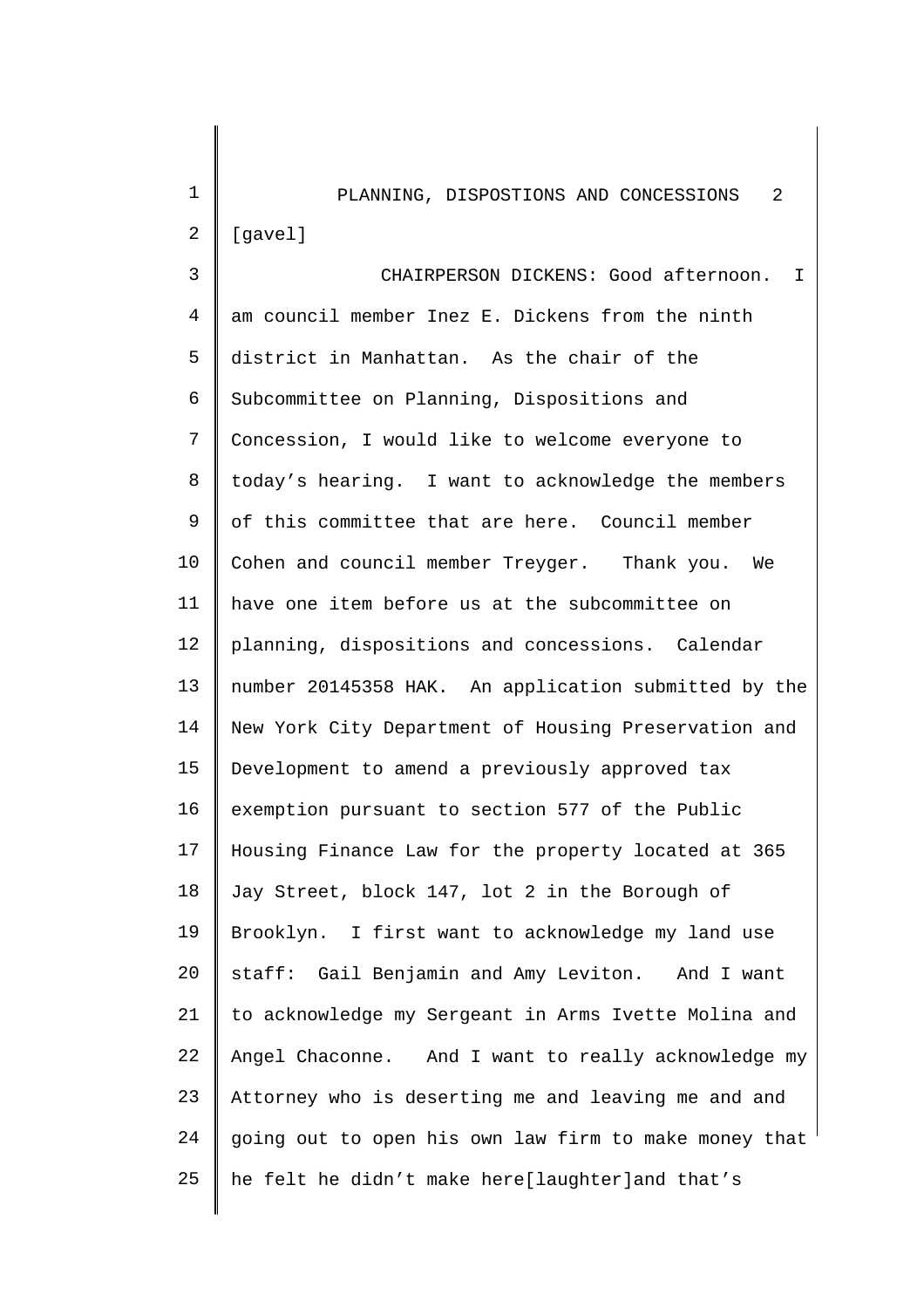1 2 3 4 5 6 7 8 9 10 11 12 13 14 15 16 17 18 19 20 21 22 23 PLANNING, DISPOSTIONS AND CONCESSIONS 3 Robert Raglio [laughter]. And today is his last hearing. Friday will be his last day with us. So it's bittersweet. I think I'm angry with him, I'm not quite sure. But you know, I want bother him. Now there have been several council members who have raised questions about this building but we have before us for testimony HPD Kimberley is it Darga, Assistant Commissioner of Preservation HPD and Finance. Welcome. And I want to also mention the Associate Commissioner Chris Gonzalez who has been with us many times who has been under our raft. Who has also had to sustain giving us a lot of answers that were repetitive and he did so and Chris, this is our last hearing for Chris Gonzalez. He too is leaving, unfortunately, this will be his last hearing and he's leaving to be with the Beachwood Organization. He too is desires of making money and leaving all of us all by ourselves here. So congratulations to both of you for deserting me as I become the chair but, however, I do congratulate you. And are you ready for testimony. Please begin by identifying yourselves.

24 25 CHRIS GONZALEZ: Good afternoon Chair Dickens members of the subcommittee. I am Chris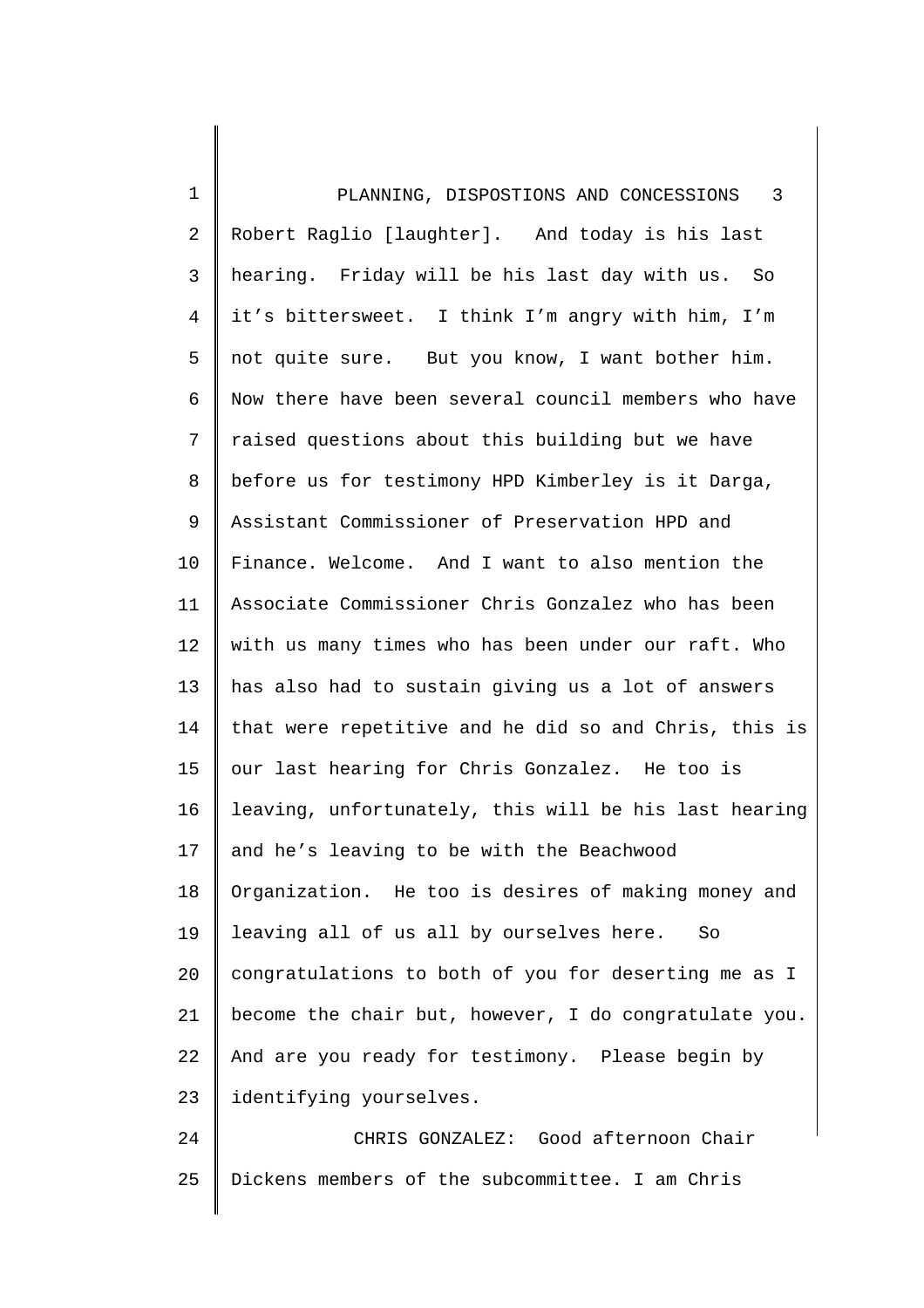1 2 3 4 5 6 7 8 9 10 11 12 13 14 15 16 17 18 19 20 21 22 23 24 25 PLANNING, DISPOSTIONS AND CONCESSIONS 4 Gonzalez, Associate Commissioner at HPD. I am joined by Kimberley Dargar, Assistant Commissioner of Preservation Finance and Drew\*\*\*\* from PAC \*\*\* item thirty seven consist of proposed amendments through resolutions approved by the city council on May 11, 2011 for the disposition and tax exemption for property located at 365 Jay Street. Sponsor of the project is Pratt Area Community Council and has undertaken the rehabilitation of this multiple dwelling containing 18 units of low-income rental unit of low income rental and 890 square feet of community space. The renovation includes masonry work under roof, new plumbing, upgraded electrical system, elevator upgrade, new windows, new floors, sheet rocking and painting in the apartments as well as new appliances. It also includes upgrades to public are to the public areas and the installation of a laundry facility for the tenants. The work is currently 65 percent complete. The previously approve resolution contained language linking the exemption with a permanent Certificate of Occupancy or equalvent documents satisfactory to HPD that recorded the occupancy and configuration of the building on the effective date. However, it has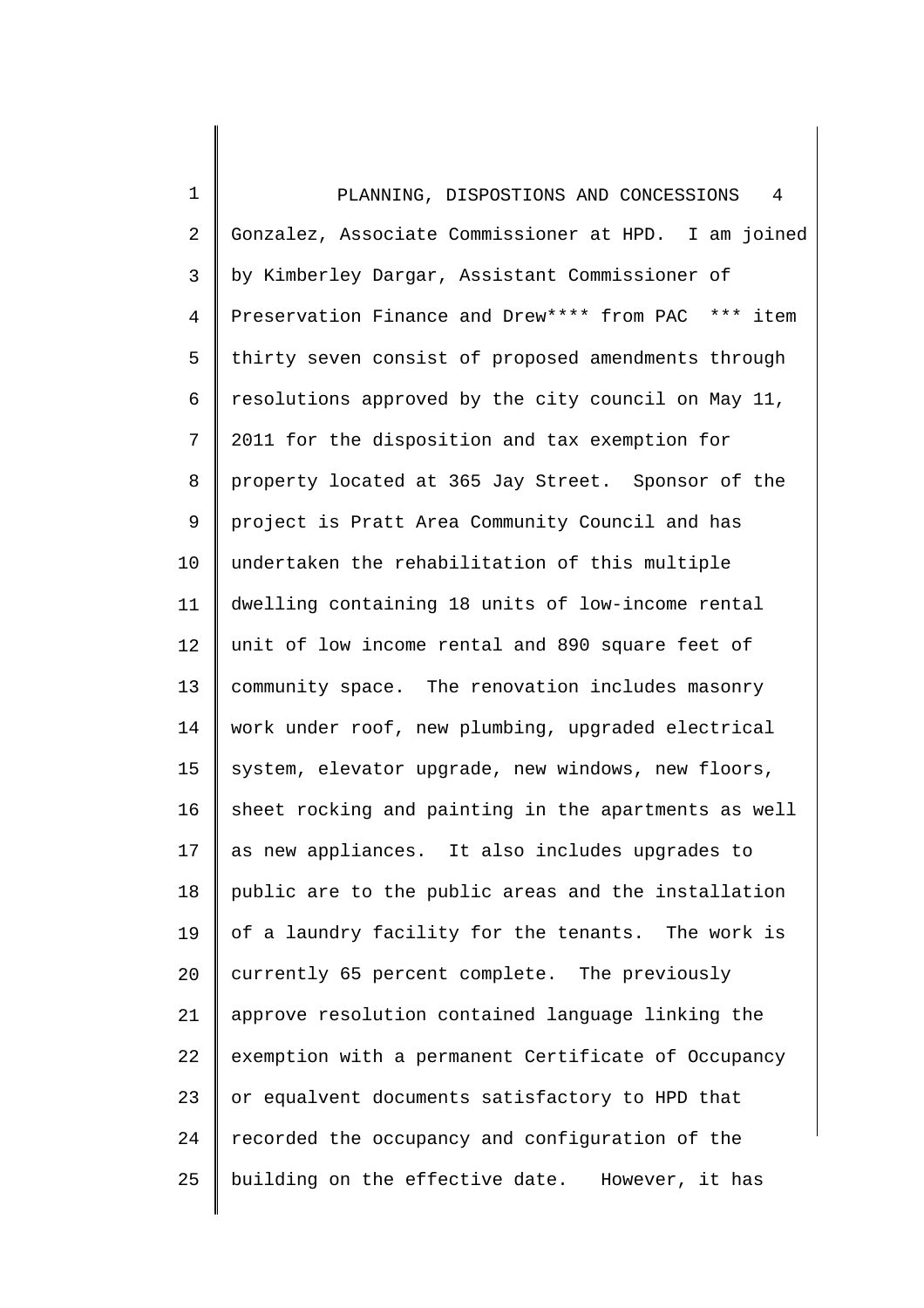1 2 3 4 5 6 7 8 9 10 11 12 13 14 15 16 17 18 19 20 21 22 23 24 25 PLANNING, DISPOSTIONS AND CONCESSIONS 5 been determined that such a document does not exist. Therefore, HPD is before the council today seeking an amendment to resolution 825 in order to facilitate the implementation of the tax exemption. This can be accomplished by rephrasing the language to read quote "the exemption shall only apply to the building on the exemption area that exists on the date of the approval of the exemption by the counsel. This language chance would be satisfactory to HPD tax incentive program allowing the exemption to be implemented allowing the rental units to remain affordable to the tenants. Council member Levin has indicated his support for this project. CHAIRPERSON DICKENS: Thank You. Would would your companion please identify themselves. KIMBERLY DARGA: Good afternoon council members I'm Kimberly DARGA Assistant Commissioner for Preservation Finance HPD. DREW: Good afternoon I'm Drew \*\*\* the Chief Real Estate Officer for Pratt Area Community Council. Thank you very much for the opportunity. CHAIRPERSON DICKENS: Alright, Thank you. Now I have a question, the building that I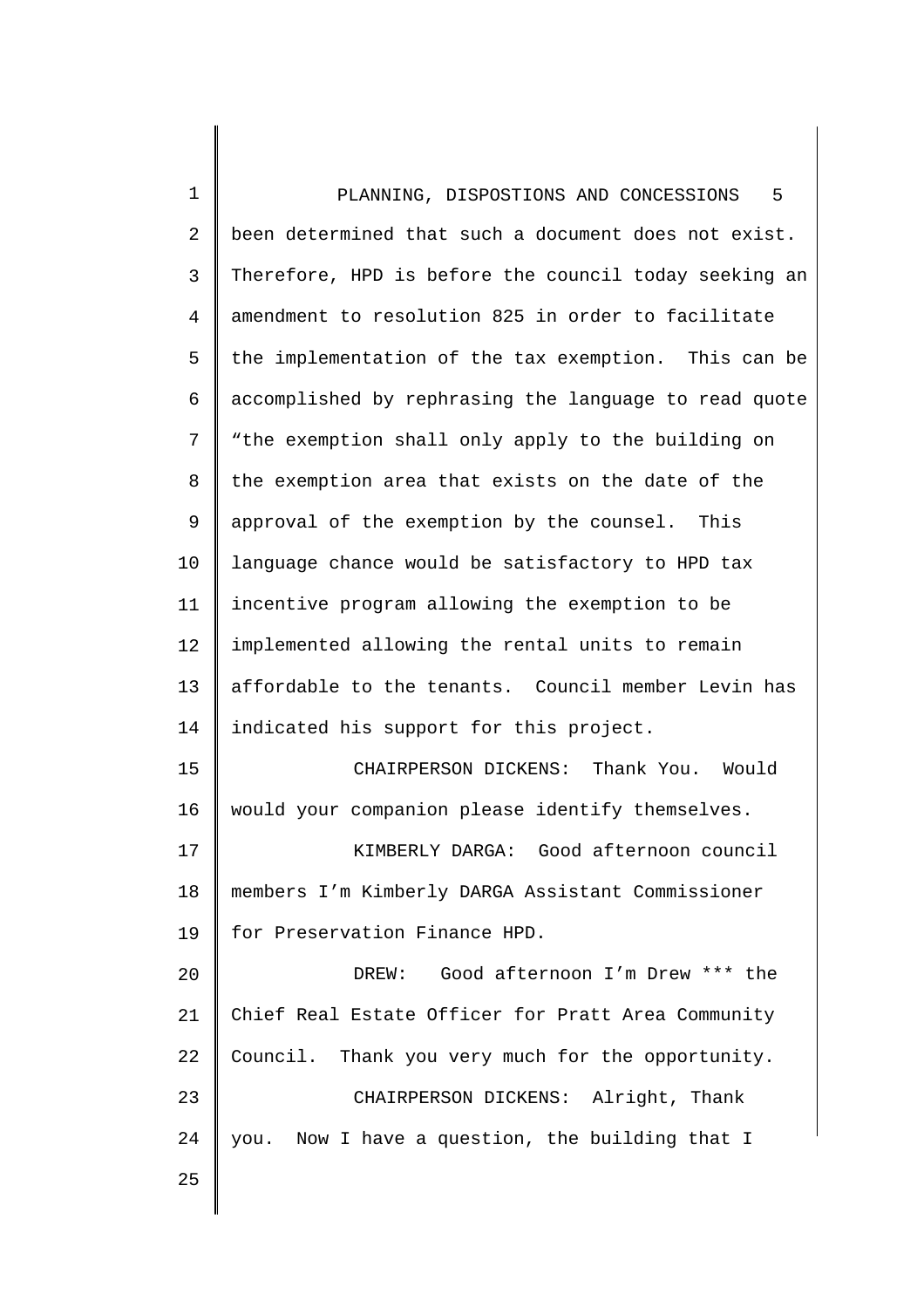| $\mathbf{1}$   | 6<br>PLANNING, DISPOSTIONS AND CONCESSIONS          |
|----------------|-----------------------------------------------------|
| $\overline{2}$ | understand is about sixty five percent              |
| 3              | rehabilitated is that correct?                      |
| $\overline{4}$ | CHRIS GONZALEZ: Correct.                            |
| 5              | CHAIRPERSON DICKENS : Alright, but                  |
| 6              | is it still in bad shape?                           |
| 7              | KIMBERLY DARGA: It's in much better                 |
| $8\,$          | shape every single day.                             |
| 9              | CHAIRPERSON DICKENS: Alright, you say               |
| 10             | much better shape, but what does that exactly mean? |
| 11             | KIMBERLY DARGA: All of it. So there                 |
| 12             | is eighteen resident units. All of the interior     |
| 13             | rehabilitation to those units has been completed.   |
| 14             | So it really the remaining building **** and it's   |
| 15             | my understanding from CPC and Pratt Area Community  |
| 16             | Council that the rehab is expected to be completed  |
| 17             | ahead of schedule this fall.                        |
| 18             | CHAIRPERSON DICKENS: Alright, and the               |
| 19             | rehabilitation took place with the residents        |
| 20             | remaining in their apartments?                      |
| 21             | KIMBERLEY DARGA: Yes. The tenants had               |
| 22             | strong concerns about relocating outside of the     |
| 23             | building and so Pratt Area Community Council worked |
| 24             | closely with them as well as some attorney's that   |
| 25             | the tenants secured in order to come up with a plan |
|                |                                                     |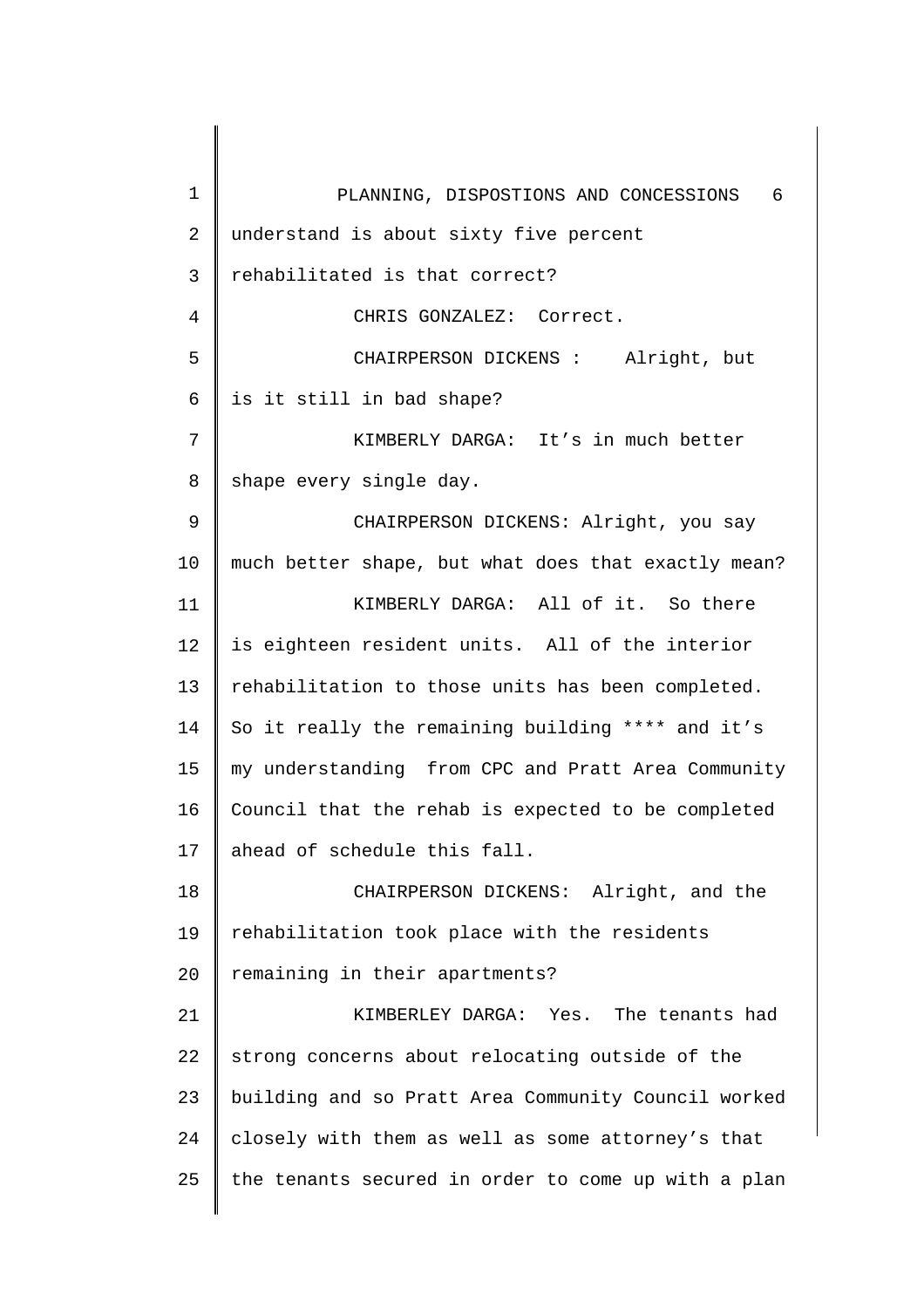| $\mathbf 1$    | PLANNING, DISPOSTIONS AND CONCESSIONS<br>7          |
|----------------|-----------------------------------------------------|
| $\overline{2}$ | that would keep the tenants in place during the     |
| $\mathsf{3}$   | rehab.                                              |
| $\overline{4}$ | CHAIRPERSON DICKENS: Alright and and                |
| 5              | this was a city owned building?                     |
| 6              | KIMBERLY DARGA: It was a city owned                 |
| 7              | building.                                           |
| 8              | CHAIRPERSON DICKENS: And there are                  |
| $\mathsf 9$    | violations currently on that building?              |
| 10             | KIMBERLY DARGA: There were some                     |
| 11             | violations that pre prior to HPD taking it into     |
| 12             | management which we did in around two thousand five |
| 13             | were of record. Any violations that are there now   |
| 14             | would have been from before that point in time.     |
| 15             | And then they will be expected to be cured before   |
| 16             | the permanent loan conversion. Which is expected.   |
| 17             | CHAIRPERSON DICKENS: But right now                  |
| 18             | there still on the building is that correct, the    |
| 19             | violations?                                         |
| 20             | KIMBERLY DARGA: There are still                     |
| 21             | violations of record.                               |
| 22             | CHAIRPERSON DICKENS: Are they class A               |
| 23             | or B what what class are the violations and how     |
| 24             | many in each class please?                          |
| 25             |                                                     |
|                |                                                     |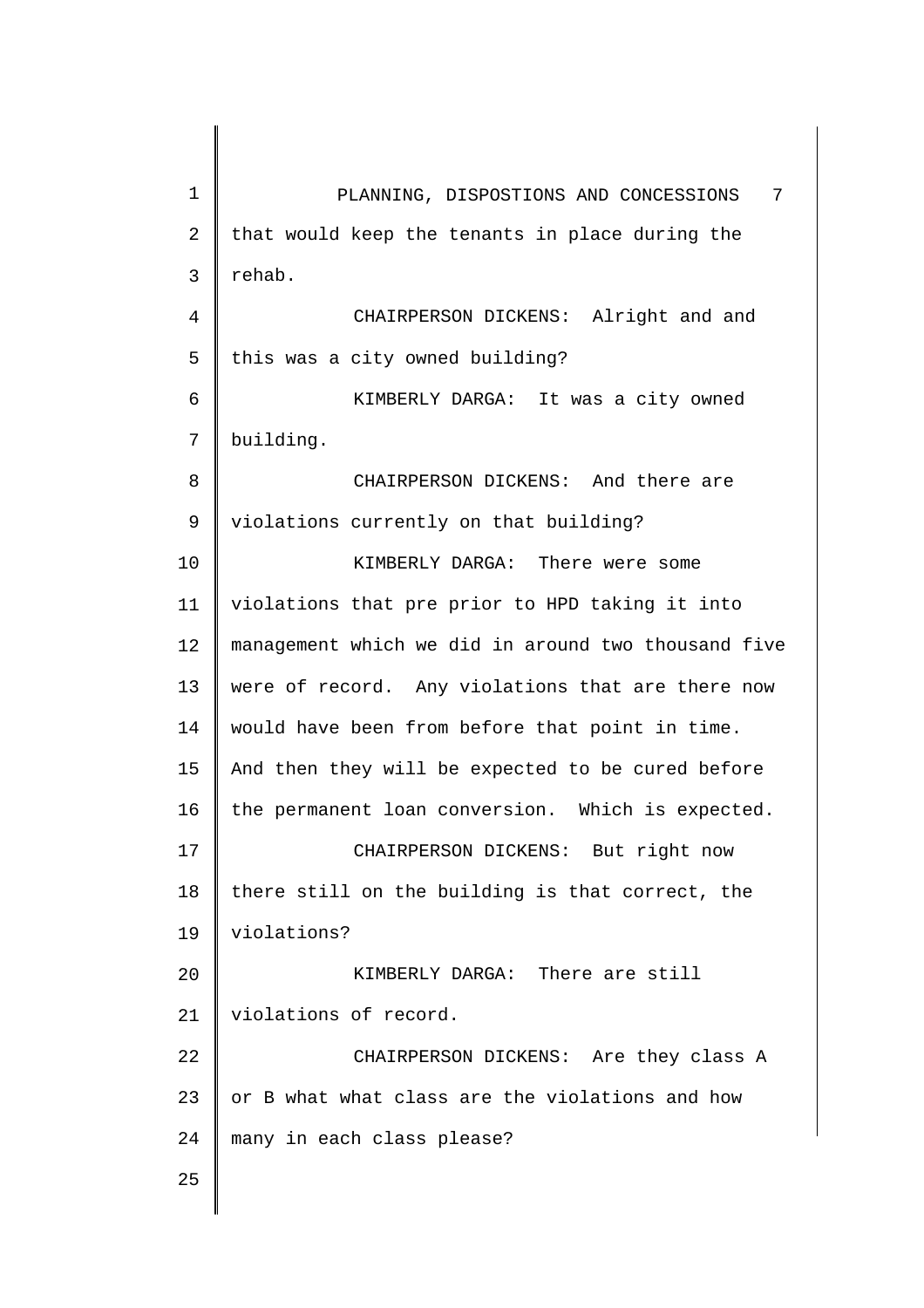| $\mathbf 1$    | PLANNING, DISPOSTIONS AND CONCESSIONS 8             |
|----------------|-----------------------------------------------------|
| $\overline{2}$ | KIMBERLY DARGA: There are four class A              |
| $\mathbf{3}$   | violations, 32 class B violations and 9 class C     |
| $\overline{4}$ | violations.                                         |
| 5              | CHAIRPERSON DICKENS: Now 32, you said               |
| 6              | 32?                                                 |
| 7              | KIMBERLY DARGA: Thirty two class B                  |
| 8              | violations.                                         |
| 9              | CHAIRPERSON DICKENS: That's an awful                |
| 10             | lot. And and the the the violations remained in     |
| 11             | effect while HPD had control of the property is     |
| 12             | that correct?                                       |
| 13             | KIMBERLY DARGA: Yes.                                |
| 14             | CHAIRPERSON DICKENS: And since the                  |
| 15             | city doesn't monitor itself when it takes over a    |
| 16             | building, that means the violations could just stay |
| 17             | on a building until it's taken over by an owner and |
| 18             | then that owner inherits the violations that        |
| 19             | remained on the building while the city had         |
| 20             | control.                                            |
| 21             | KIMBERLY DARGA: We convey the property              |
| 22             | in an as is condition.                              |
| 23             | CHAIRPERSON DICKENS: Very interesting.              |
| 24             | Would be nice if owners could do the same thing.    |
| 25             | However, now when do you anticipate the completion  |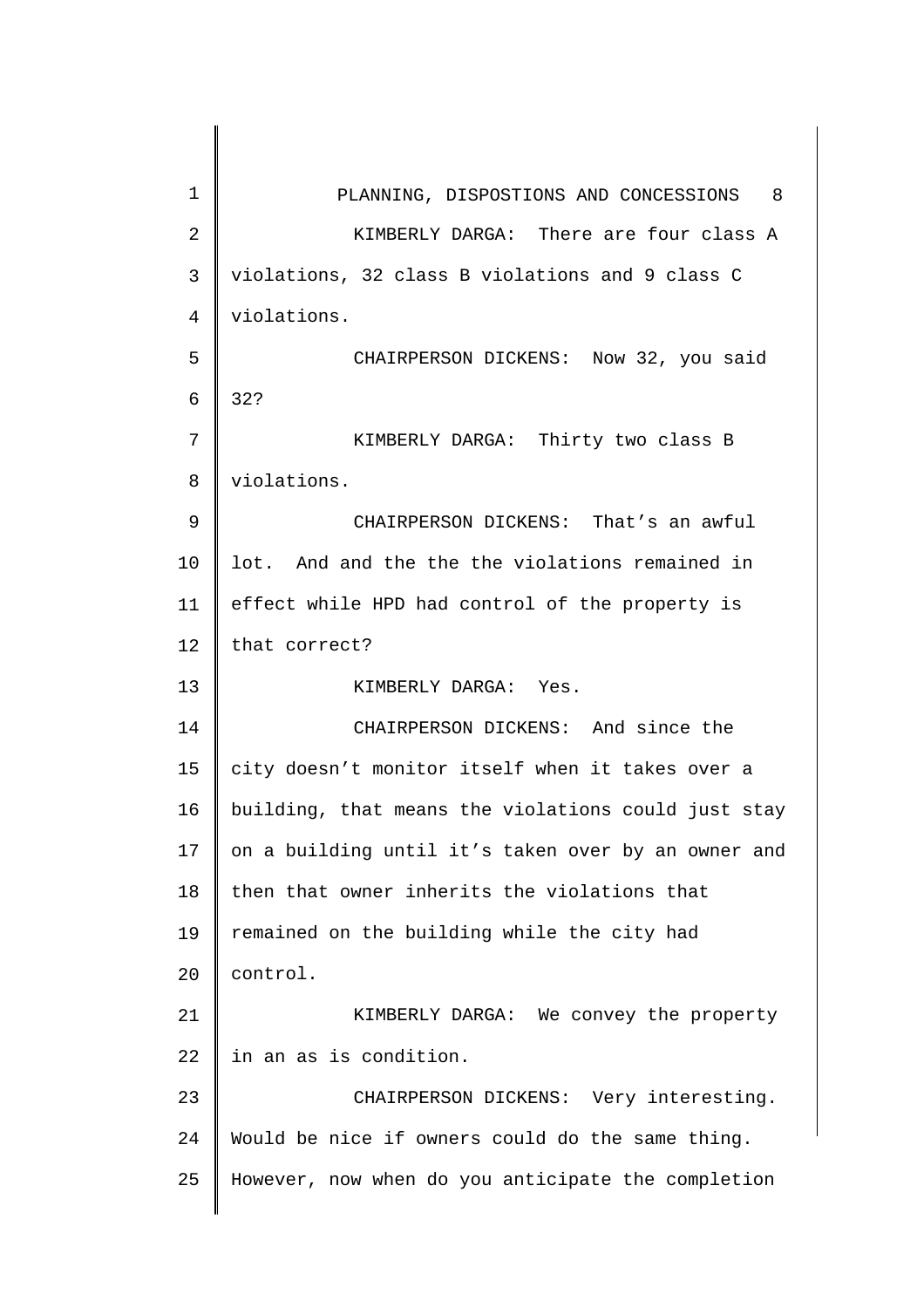| $\mathbf{1}$   | PLANNING, DISPOSTIONS AND CONCESSIONS 9             |
|----------------|-----------------------------------------------------|
| $\overline{a}$ | of the building that's one? And all of the units    |
| 3              | are not occupied is that correct?                   |
| 4              | KIMBERLY DARGA: 12 of the 18 units are              |
| 5              | occupied and the rehab is expected to be completed  |
| 6              | this fall.                                          |
| 7              | CHAIRPERSON DICKENS: By this fall?                  |
| 8              | KIMBERLY DARGA: By who?                             |
| 9              | CHAIRPERSON DICKENS: When is the                    |
| 10             | completion                                          |
| 11             | CHRIS GONZALEZ: By this fall                        |
| 12             | KIMBERLY DARGA: Oh this fall, yes.                  |
| 13             | CHAIRPERSON DICKENS: And at that time               |
| 14             | an application for the C of O will be done or has   |
| 15             | that been put in yet?                               |
| 16             | KIMBERLY DARGA: Yes there will be a                 |
| 17             | new C of O issued upon completion of the rehab.     |
| 18             | CHAIRPERSON DICKENS: What is the C of               |
| 19             | O currently say?                                    |
| 20             | KIMBERLY DARGA: There is no C of 0.                 |
| 21             | Which is part of the reason why we are coming back  |
| 22             | today for the amendment. This was building that     |
| 23             | was built in the late 1800, 1992. Was the original  |
| 24             | Brooklyn Firehouse Headquarters until the 1980's at |
| 25             | which time it was converted into residential units. |
|                |                                                     |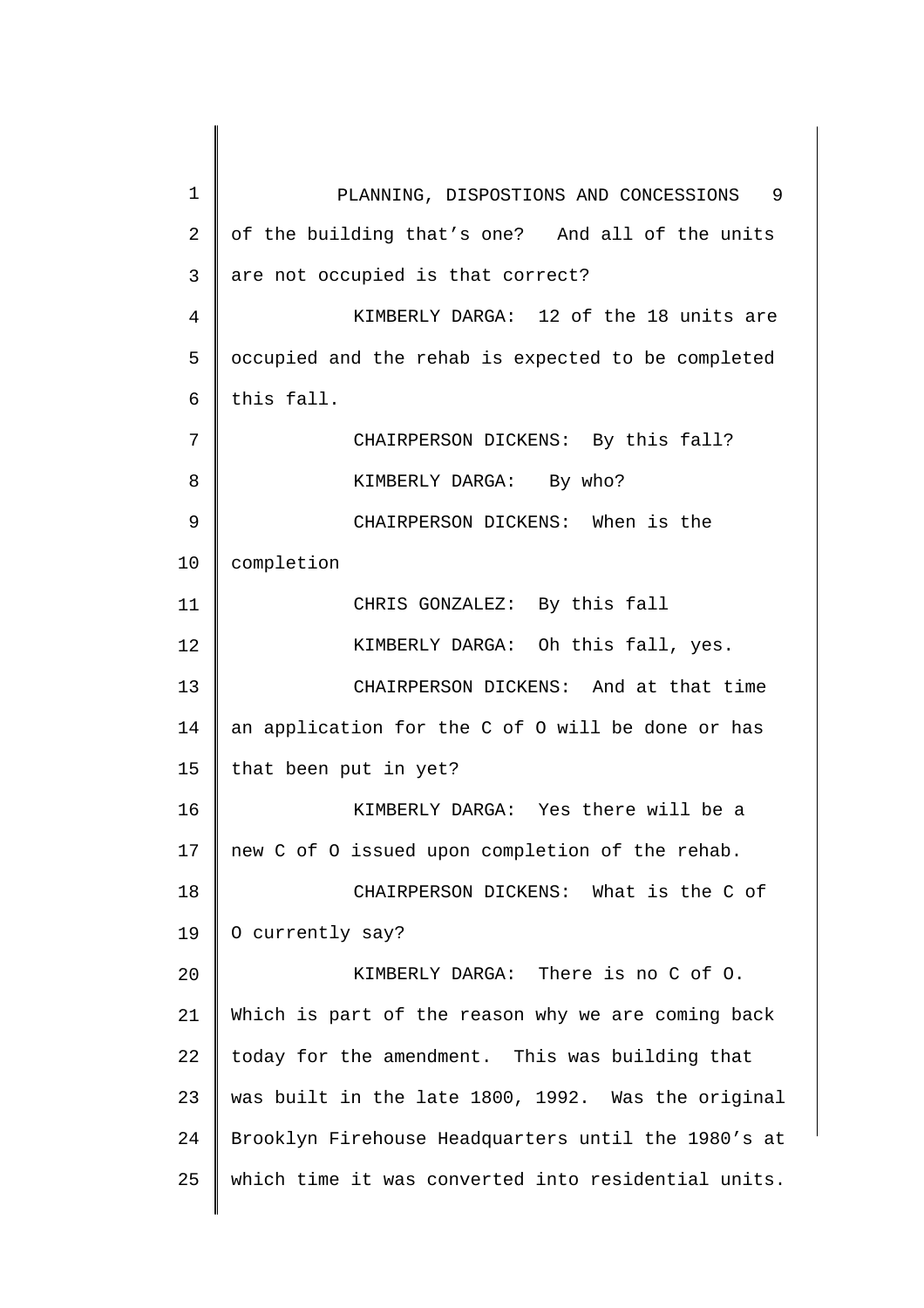1 2 3 4 5 6 7 8 9 10 11 12 13 14 15 16 17 18 19 20 21 22 23 24 25 PLANNING, DISPOSTIONS AND CONCESSIONS 10 There was no permanent C of O issued at that point in time and their no I card of record. And so that why we couldn't issue the certificate of eligibility for the article 11. CHAIRPERSON DICKENS: So when the when the C of O is issued the new C of O is issued the owners what would they have to do apply to get the removal of the violations or is that automatically done? KIMBERLY DARGA: They have to request an inspection to have us go out and clear the violations. CHAIRPERSON DICKENS: And when can they do that, can they do that before the C of O or after the new C of O? KIMBERLY DARGA: They can, they can do it now. CHAIRPERSON DICKENS: So they can KIMBERLY DARGA: As soon as the work is done they could request the CHAIRPERSON DICKENS: But they can request in stages though, is that right? KIMBERLY DARGA: They could, yes.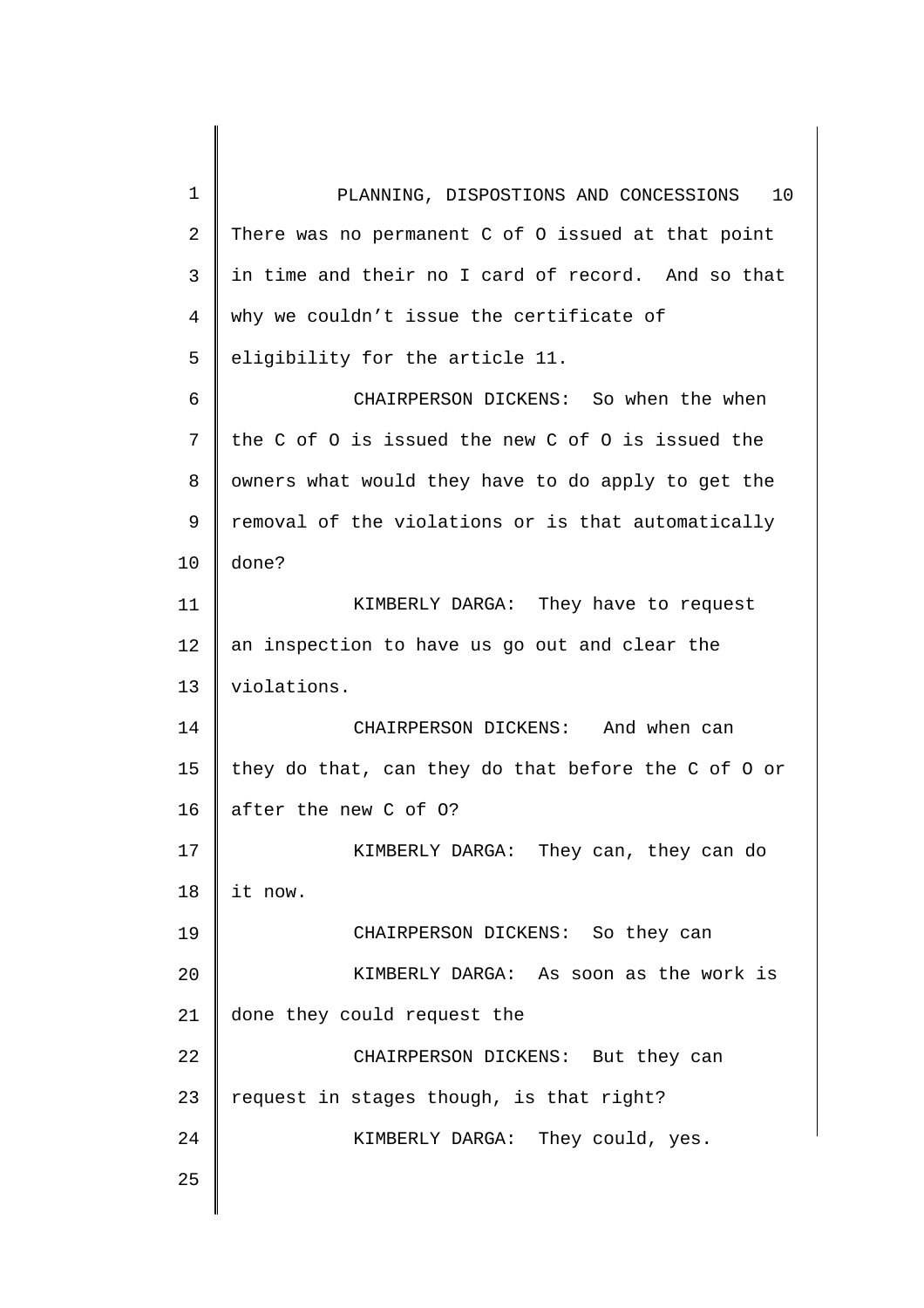| 1              | PLANNING, DISPOSTIONS AND CONCESSIONS 11            |
|----------------|-----------------------------------------------------|
| $\overline{2}$ | CHAIRPERSON DICKENS: Now tell me what               |
| 3              | what class B means really? What is a class B        |
| $\overline{4}$ | violation, just just quickly?                       |
| 5              | CHRIS GONZALEZ: Class if class B I                  |
| 6              | believe if I believe that the distinction are I     |
| 7              | think class B is hazardous and class C is extremely |
| 8              | hazardous.                                          |
| 9              | CHAIRPERSON DICKENS: Class C is                     |
| 10             | extremely hazardous.                                |
| 11             | CHRIS GONZALEZ: Yes. Or immediately                 |
| 12             | hazardous. But I can get you the exact language.    |
| 13             | CHAIRPERSON DICKENS: And class B is                 |
| 14             | just hazardous?                                     |
| 15             | CHRIS GONZALEZ: Yes                                 |
| 16             | CHAIRPERSON DICKENS:<br>Just not real               |
| 17             | hazardous?                                          |
| 18             | CHRIS GONZALEZ: Correct                             |
| 19             | CHRIS GONZALEZ: Just a little                       |
| 20             | hazardous.                                          |
| 21             | CHRIS GONZALEZ: Correct                             |
| 22             | CHAIRPERSON DICKENS: That's                         |
| 23             | interesting. And class A means it's meaningless ?   |
| 24             | CHRIS GONZALEZ: Not meaningless it's                |
| 25             | still a violation it's still a violation in the     |
|                |                                                     |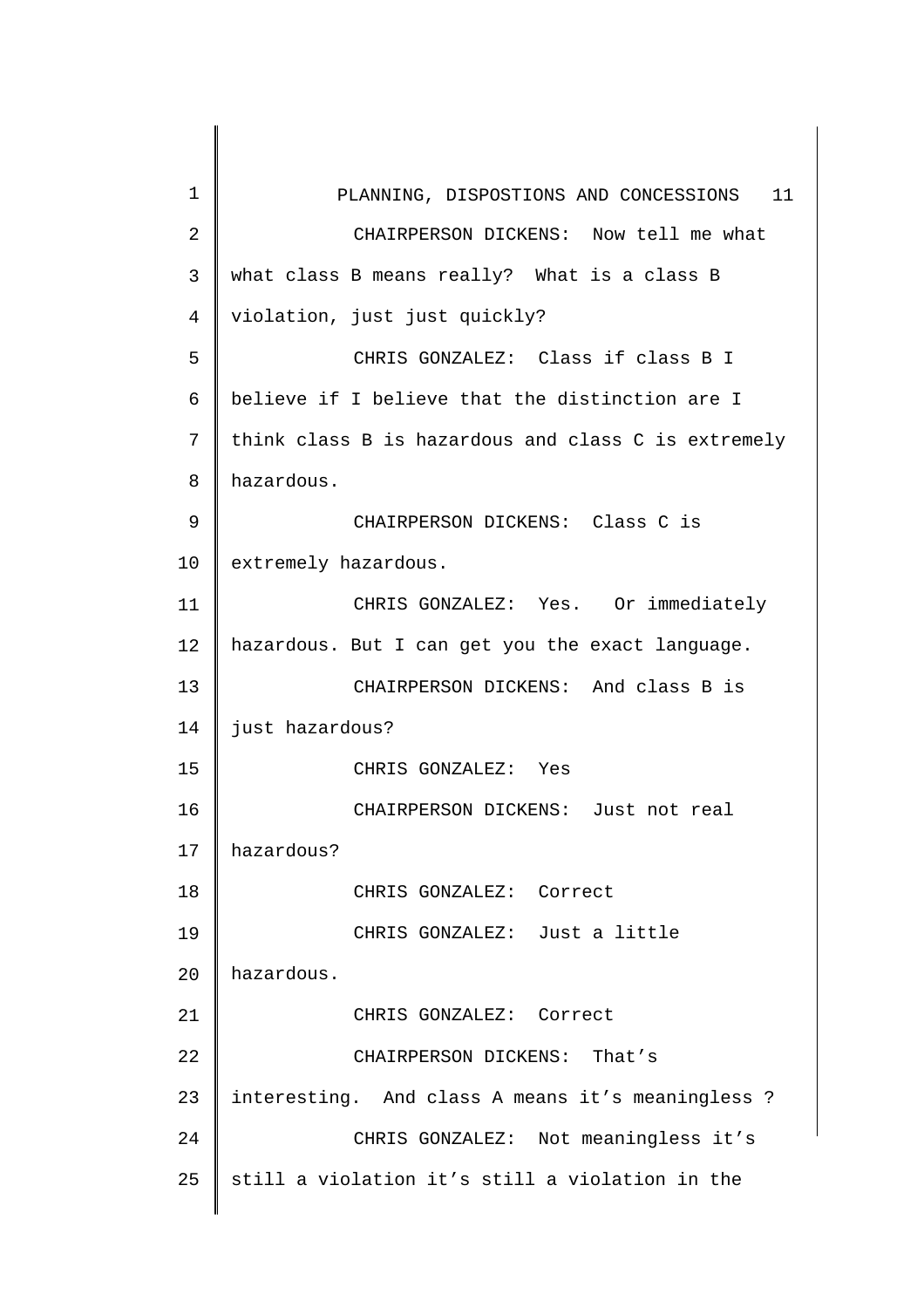| $\mathbf 1$    | 12 <sup>°</sup><br>PLANNING, DISPOSTIONS AND CONCESSIONS |
|----------------|----------------------------------------------------------|
| 2              | housing maintenance code but the way we rank them        |
| 3              | is by severity.                                          |
| $\overline{4}$ | CHAIRPERSON DICKENS: And so but class                    |
| 5              | A would be none hazardous is that what it would be       |
| 6              | classified as?                                           |
| 7              | CHRIS GONZALEZ: Correct                                  |
| 8              | CHAIRPERSON DICKENS: All right, any of                   |
| 9              | my colleagues have questions? I'm the only one           |
| 10             | asking all these questions? [laughter]                   |
| 11             | Council member please                                    |
| 12             | UNIDENTIFIED MALE: Thank you chair Dickens are           |
| 13             | there any class C violations on this property.           |
| 14             | CHRIS GONZALEZ: Yes, they're nine.                       |
| 15             | UNIDENTIFIED MALE: So how many A?                        |
| 16             | 4 A, 32 B and 9 C.<br>CHRISE GONZALEZ:                   |
| 17             | UNIDENTIFIED MALE: Can you describe                      |
| 18             | the nature of the 9 C violations?                        |
| 19             | [ <i>parse</i> ]                                         |
| 20             | KIMBERLY DARGA: Ok so to be clear,                       |
| 21             | these violations are from 1998 and 2001. Ok, so          |
| 22             | these are not violations from anytime in the last        |
| 23             | decade. The C violations are for limited access to       |
| 24             | the heating system the cellar door was locked.           |
| 25             | This was in 1998. Also in 1998 there was nobody          |
|                |                                                          |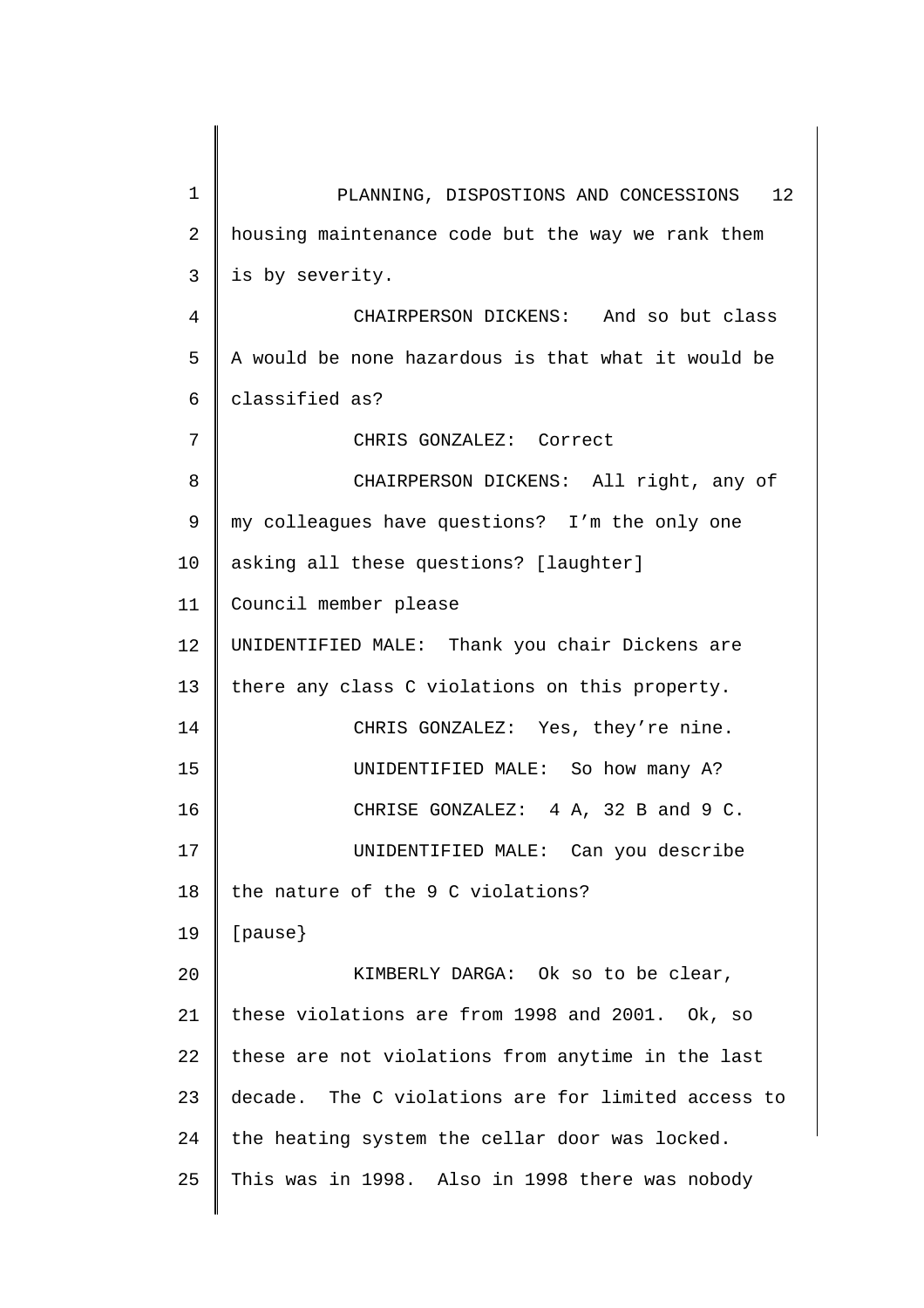1 2 3 4 5 6 7 8 9 10 11 12 13 14 15 16 17 18 19 20 21 22 23 24 25 PLANNING, DISPOSTIONS AND CONCESSIONS 13 identified to have access to the heating system or the boiler room. You need to label it. Also in 1998 hot water and in 2001 there was a violation also related to the heating system and heating to the 4th floor. UNIDENTIFIED MALE: These are still active violations? CHRIS GONZALEZ: There open violations but but basically our process when it comes to violations is as as as Ms. DARGA was saying either the owner calls in to certify corrections if they haven't been corrected and these are obviously old violations. What a new owner can do or existing owner can call into HPD and request an inspection and the inspector will come in and make sure that the violations do not exist and then certify that they are corrected and remove them from the from the log. UNIDENTIFIED MALE: But the point is there still open? 9 C, 32 B and [INTERPOSE] KIMBERLY DARGA: There's been, there's been no you have to submit a dismissal request so while it was in city ownership there was HPD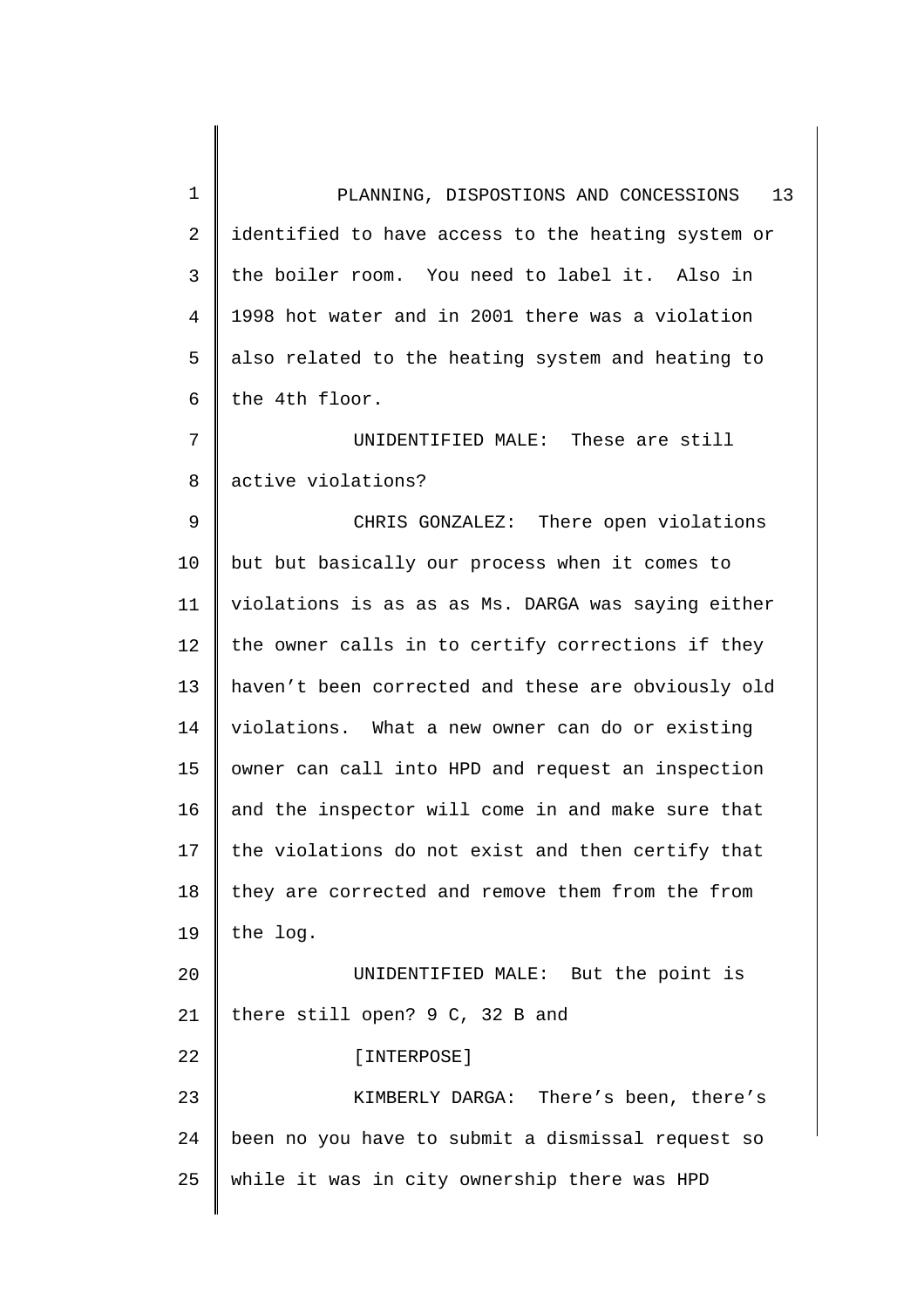| 1              | 14<br>PLANNING, DISPOSTIONS AND CONCESSIONS         |
|----------------|-----------------------------------------------------|
| $\overline{2}$ | wasn't' going to submit the dismissal request for   |
| 3              | the earlier violations. We conveyed it last June    |
| 4              | and it's currently the property being rehabbed      |
| 5              | prior to conversion they are required to clear all  |
| 6              | of the violations. Administratively as well as      |
| 7              | anything that would actually be an issue at that    |
| 8              | point in time.                                      |
| 9              | UNIDENTIFIED MALE: And can you also                 |
| 10             | describe for us what exactly is affordable here is  |
| 11             | there a figure that you have that you can share     |
| 12             | with us?                                            |
| 13             | KIMBERLY DARGA: So there are 18                     |
| 14             | residential units. The occupied units there are     |
| 15             | 12 at the time we conveyed the property and         |
| 16             | currently there are twelve occupied. Of the those   |
| 17             | the rents, the legal rents was being set at 55      |
| 18             | percent of AMI and if one of those tenant were to   |
| 19             | leave they would be affordable to someone making up |
| 20             | to 80 percent of AMI. The the rents for the         |
| 21             | existing tenants although the legal rent is being   |
| 22             | set at 55 percent AMI, will not exceed 30 percent   |
| 23             | of their household income. And a portion of those   |
| 24             | tenants have rents that are further restricted as a |
| 25             | result of a stipulation the city entered into in    |
|                |                                                     |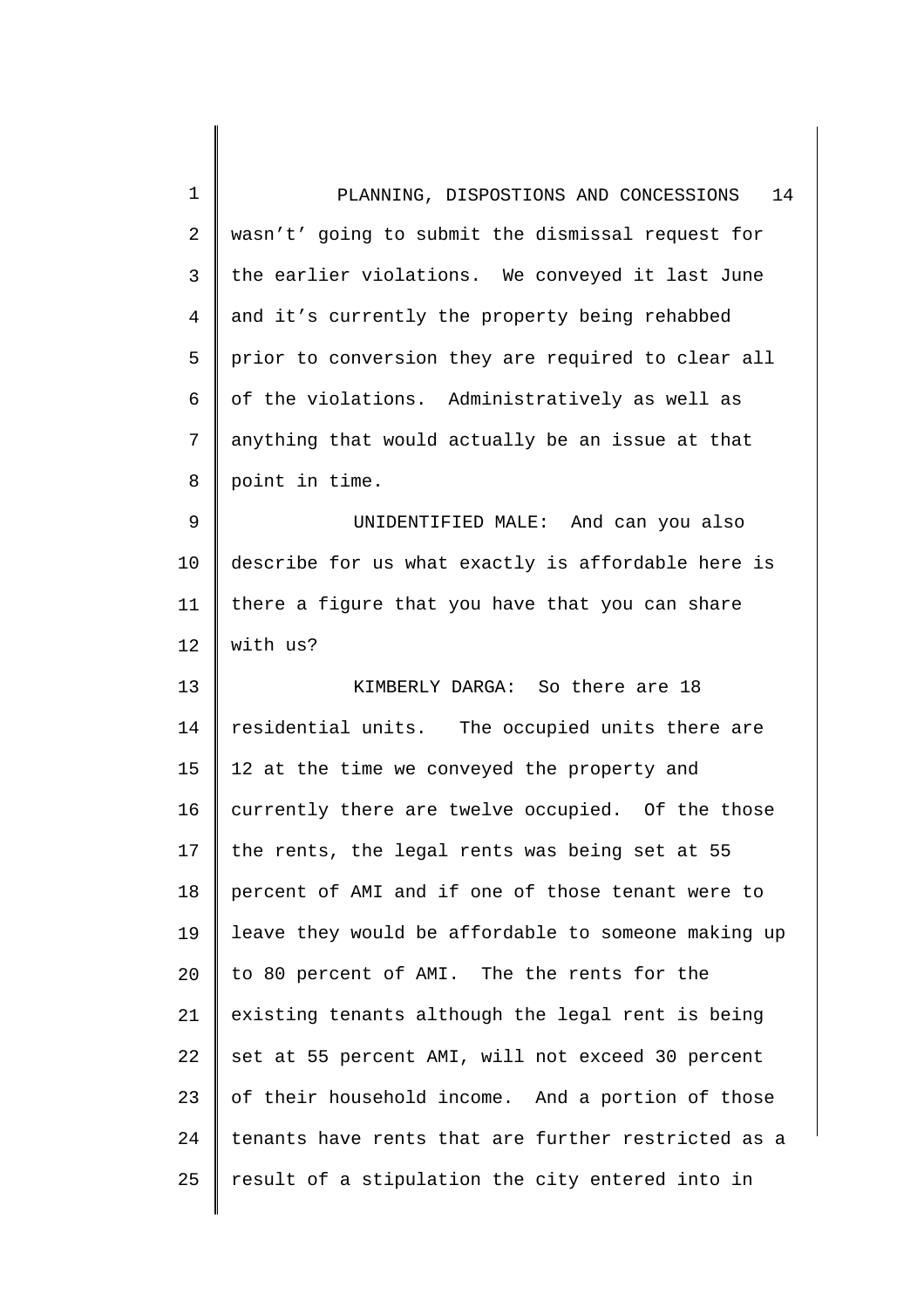1 2 3 4 5 6 7 8 9 10 11 12 13 14 15 16 17 18 19 20 21 22 23 24 25 PLANNING, DISPOSTIONS AND CONCESSIONS 15 nineteen eighty eight. The remaining units are vacant currently and are being rented as 120 percent of AMI upon completion. UNIDENTIFIED MALE: What is AMI in this particular area ? KIMBERLY DARGA: This is downtown Brooklyn and we don't have it here but UNIDENTIFIED MALE: I know it's high KIMBERLY DARGA: Yes. The market is above what we are setting the rents. UNIDENTIFIED MALE: Yes, that's why I very curious to know what affordable means, it's very subjective. KIMBERLY DARGA: Right, so this is affordable for this neighborhood given income market mass. UNIDENTIFIED MALE: I just you know were seeing a pattern of your that their properties coming looking to receive city benefits that have some pretty serious violations and clearly I think we are all supporters of affordable housing but were also supporters of Safe affordable housing and housing that can you know sustain families and safe living in quarters. So I just wanna point out that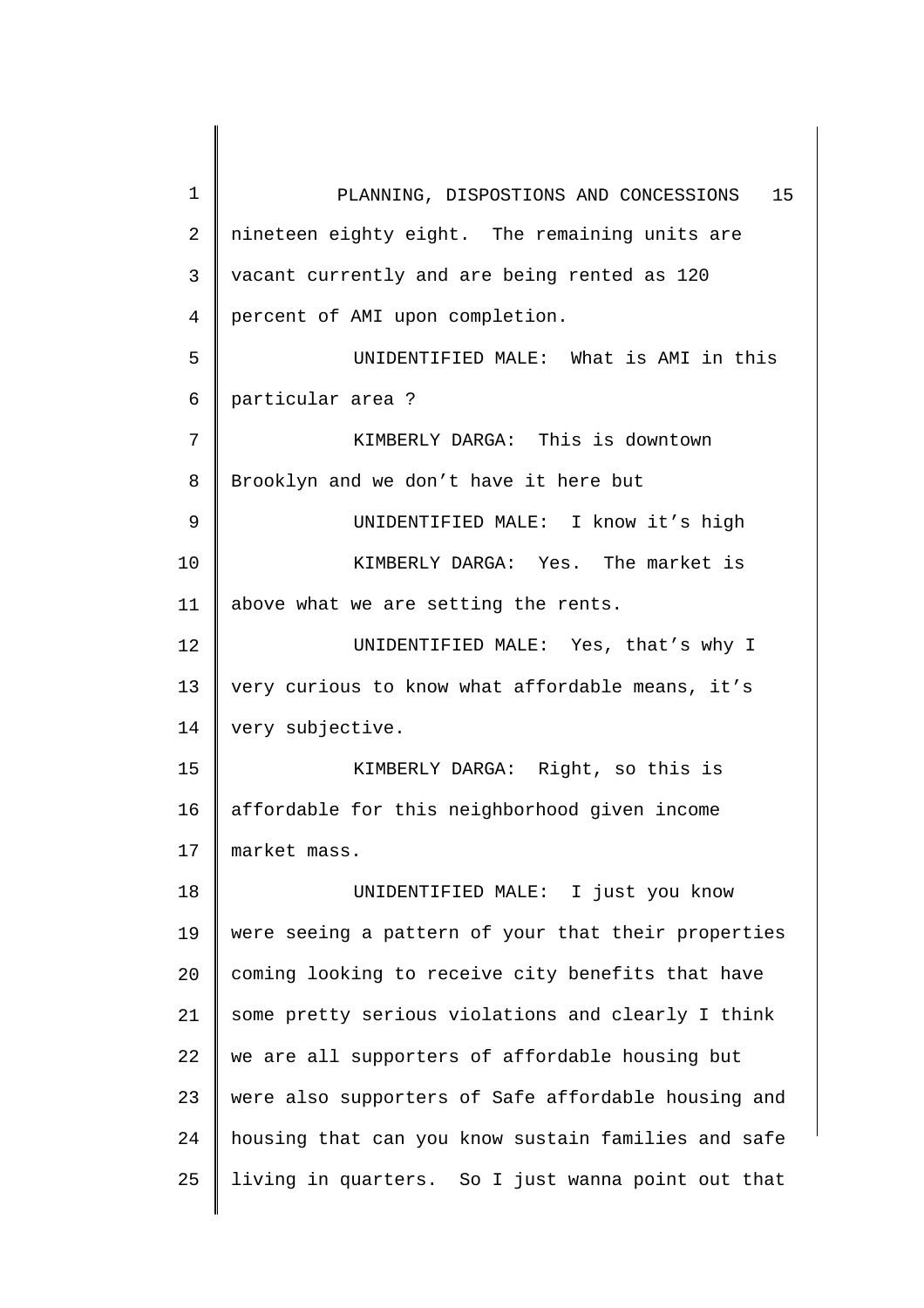| $\mathbf 1$ | 16<br>PLANNING, DISPOSTIONS AND CONCESSIONS         |
|-------------|-----------------------------------------------------|
| 2           | I I think HPD should consider those serious         |
| 3           | violations even before coming to this committee to  |
| 4           | make sure these issues are addressed on behalf of   |
| 5           | the safety of those families because we want them   |
| 6           | to live in affordable whatever that means to them   |
| 7           | and affordable to our communities, we want them to  |
| 8           | be safe and sound. Particularly heat, particularly  |
| 9           | hot water. Those issues are very basic and those    |
| 10          | are necessities for families.                       |
| 11          | KIMBERLY DARGA: Absolutely.                         |
| 12          | UNIDENTIFIED MALE: Thank you. Chair.                |
| 13          | CHAIRPERSON DICKENS: Thank you so much              |
| 14          | and the council member is correct but I just wanna  |
| 15          | say again for the record that that these violations |
| 16          | accrued will under the office under the control of  |
| 17          | the city of New York and since the city does not    |
| 18          | monitor itself. That seems to be a problem.         |
| 19          | Practically since we have quite a few buildings     |
| 20          | around the city that is under the control of the    |
| 21          | city of New York. I have one more question about    |
| 22          | once the violation because they you not gonna be    |
| 23          | able to get a C of O without having requested to    |
| 24          | remove the violations are you?                      |
| 25          |                                                     |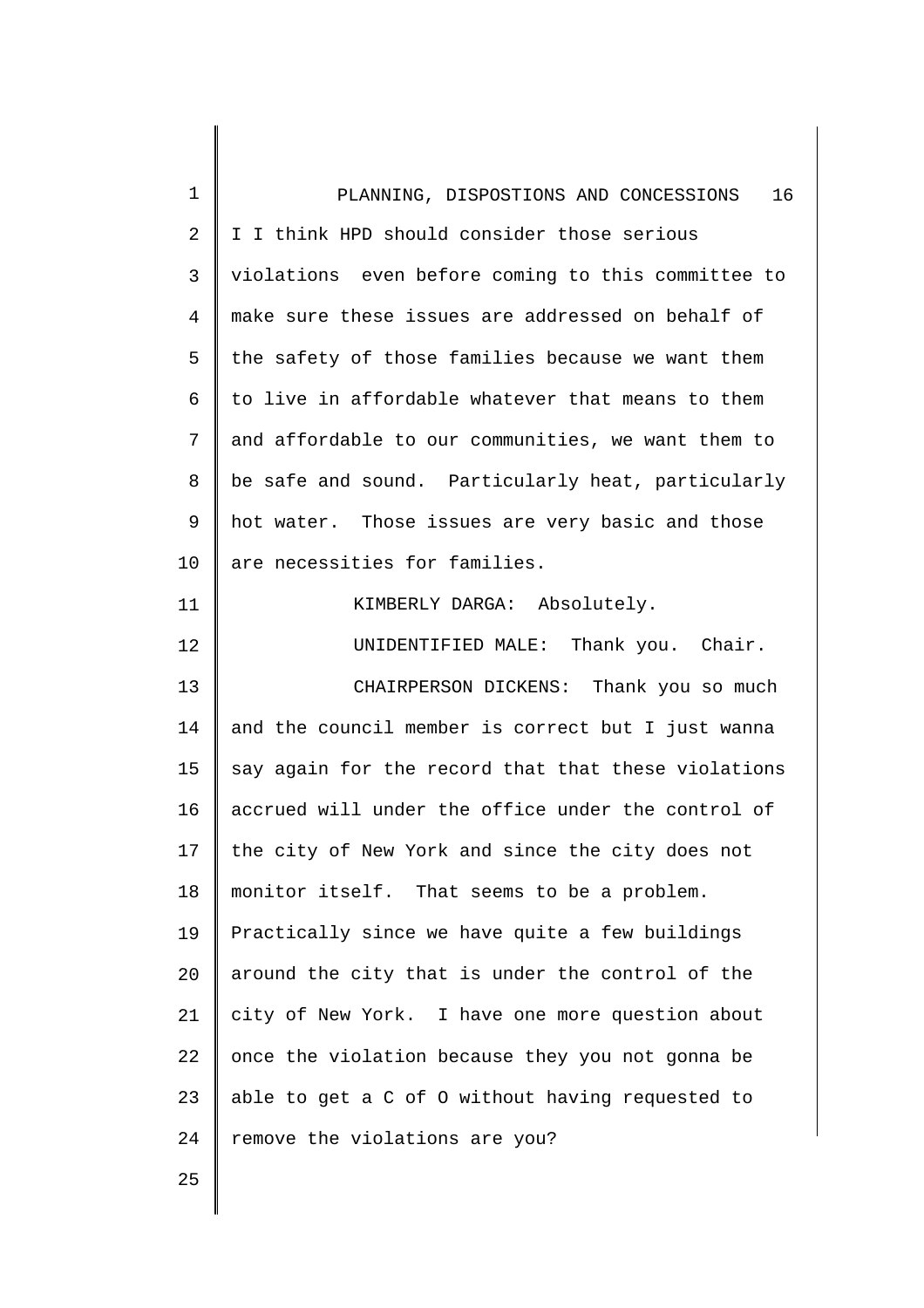| 1              | PLANNING, DISPOSTIONS AND CONCESSIONS 17            |
|----------------|-----------------------------------------------------|
| $\overline{2}$ | KIMBERLY DARGA: Do you, I don't think               |
| 3              | DWU requires that the housing code violations be    |
| $\overline{4}$ | cleared before getting an C of 0 but HPD requires   |
| 5              | that before we convert our construction loan to     |
| 6              | permanent loan that all the violation of records    |
| 7              | are cleared.                                        |
| 8              | CHAIRPERSON DICKENS: Alright, so what               |
| 9              | I'm trying to get at is that I understand about the |
| 10             | conversion from construction to the permit but my   |
| 11             | question now is will they be allowed to get secure  |
| 12             | a C of O prior to the request to remove these       |
| 13             | numerous violations. 4 class A, 32 class B, 9       |
| 14             | class C?                                            |
| 15             | CHRIS GONZALEZ: Well I think that that              |
| 16             | the response to that is the two are not actually    |
| 17             | linked but HPD's policy is that all violations      |
| 18             | will be certified corrected before the C of O is    |
| 19             | issued.                                             |
| 20             | CHAIRPERSON DICKENS: So this is                     |
| 21             | another little side question, so in essence what    |
| 22             | you are telling us is that DOB could in effect      |
| 23             | could issue a C of O on a building with numerous    |
| 24             | violations?                                         |
| 25             | CHRIS GONZALEZ: Correct.                            |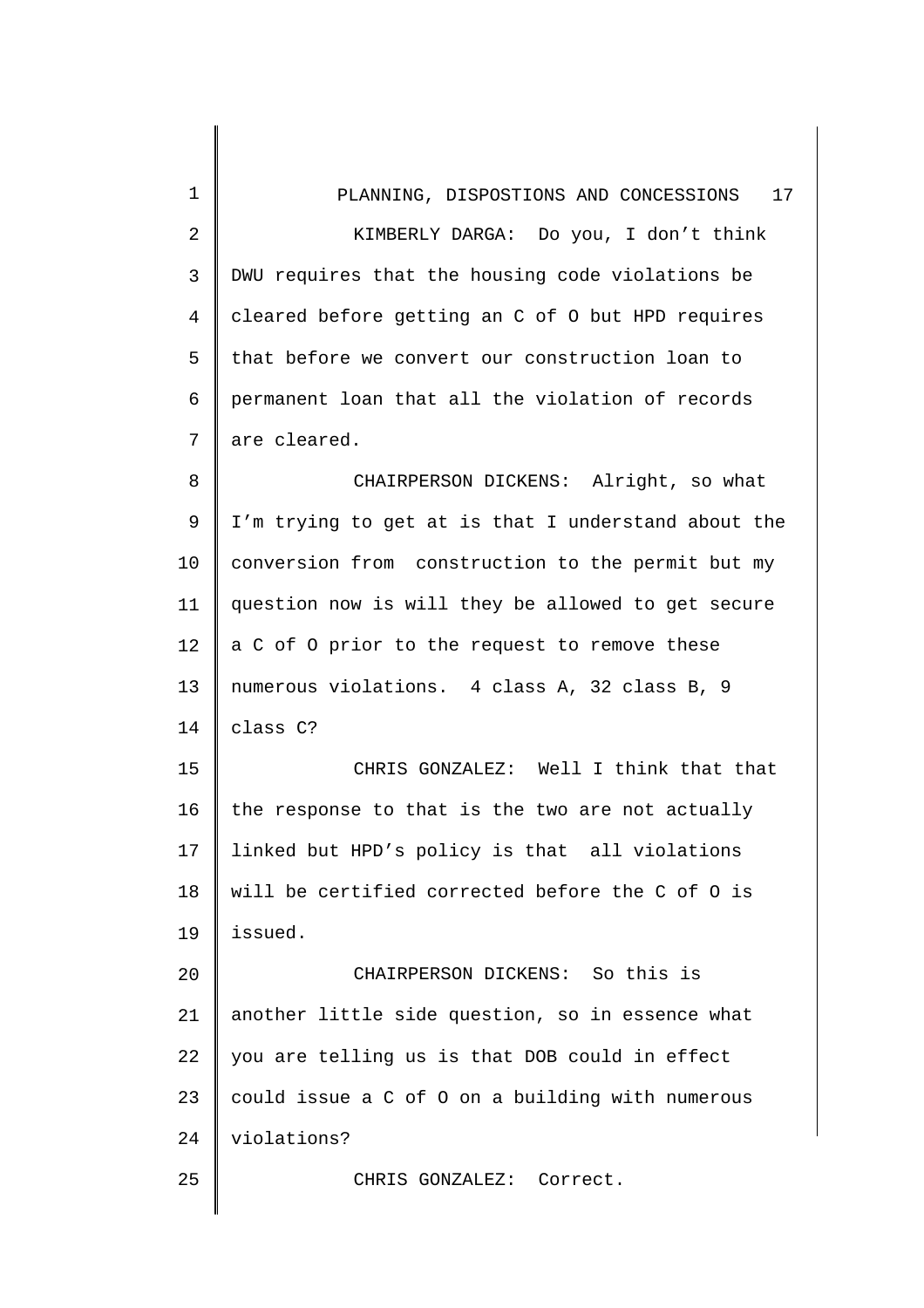| $\mathbf{1}$   | 18<br>PLANNING, DISPOSTIONS AND CONCESSIONS           |
|----------------|-------------------------------------------------------|
| $\overline{2}$ | CHAIRPERSON DICKENS:<br>That's                        |
| $\mathsf{3}$   | interesting, that interesting. So how long            |
| $\overline{4}$ | actually would it take them to cure all the           |
| 5              | violations is it going to be once all the             |
| 6              | renovations take place and that is I believe you      |
| 7              | said fall of 2014? And that one and then since the    |
| 8              | conversion will not occur to permanency until         |
| 9              | that's done the violations have been removed at       |
| 10             | what point will the application for C of O go in      |
| 11             | for a new cause they have no CFO now? And how did     |
| 12             | you get that exemption to allow people to live in a   |
| 13             | building with no CFO a private owner would be card    |
| 14             | feathered and drum out of the city.                   |
| 15             | KIMBERLY DARGA: I cannot speak for                    |
| 16             | what happened in the nineteen eighties.<br>Yeah.<br>I |
| 17             | can't speak to what happened in the 1980's.<br>In     |
| 18             | terms of the violations. Based on what I'm seeing     |
| 19             | here and based on the amount of rehab that has        |
| 20             | taken place so far they can start submitting the      |
| 21             | request for us to remove these violations in the      |
| 22             | next couple of months. They wouldn't have to until    |
| 23             | the work is 100 percent complete.                     |
| 24             |                                                       |
| 25             |                                                       |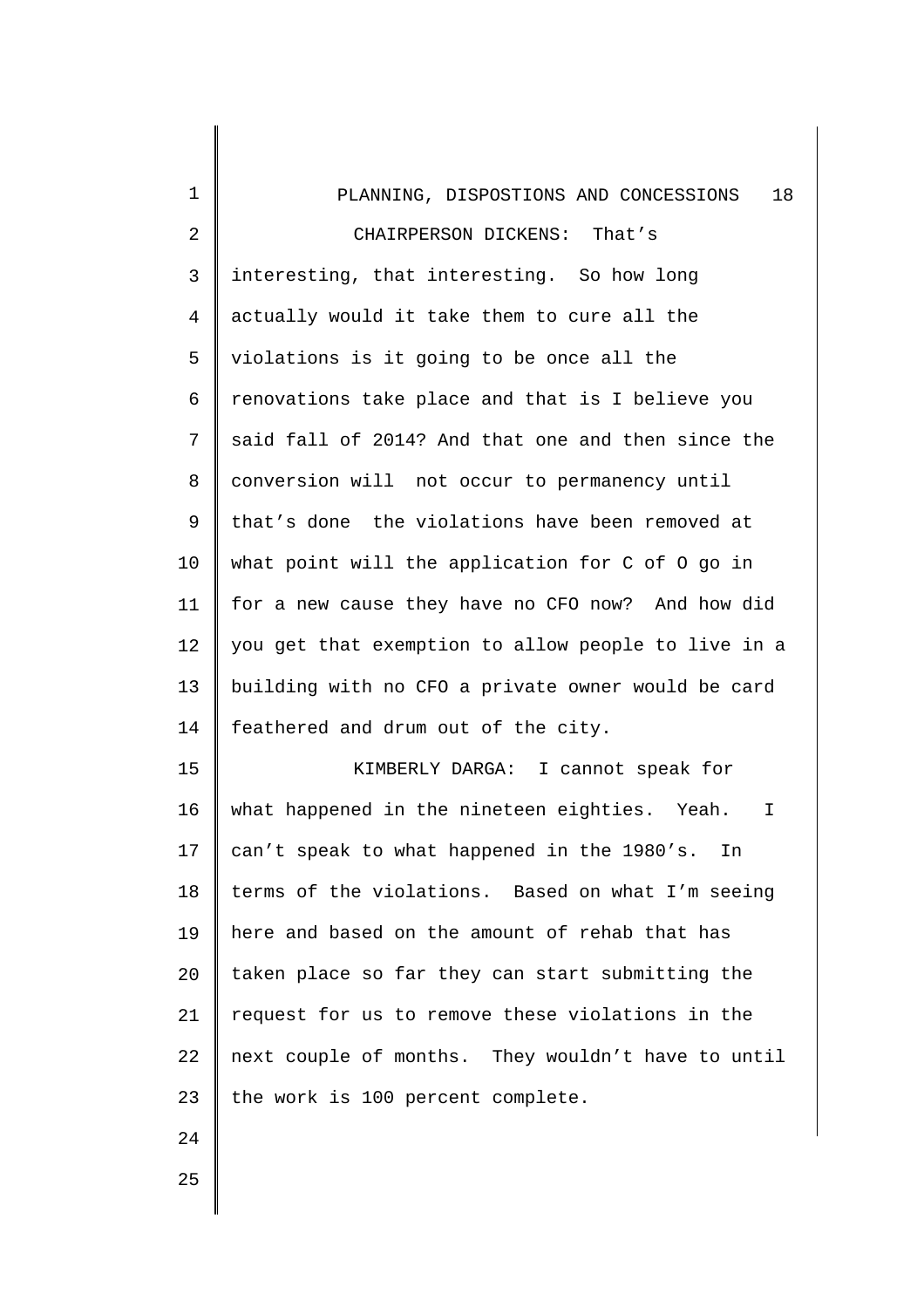1 2 3 4 5 6 7 8 9 10 11 12 13 14 15 16 17 18 19 20 21 22 23 24 25 PLANNING, DISPOSTIONS AND CONCESSIONS 19 CHAIRPERSON DICKENS: So the violations is the request could begin depended upon the work that is done in another few months? KIMBERLY DARGA: Yes. CHAIRPERSON DICKENS: But in any case all of the violations will be removed by the fall of 2014 which with at which point the conversion occur is that correct? KIMBERLY DARGA: The conversion is expected to occur within 6 months of the completion of the rehabilitation. CHAIRPERSON DICKENS: And the completion is to be expected in the fall? KIMBERLY DARGA: Yes. So by the spring. CHAIRPERSON DICKENS: So 6 months from that is when the conversion from construction to permentacy will occur. KIMBERLY DARGA: That's correct CHAIRPERSON DICKENS: Under which program is this being done by the way? KIMBERLY DARGA: This the loan was made under the Multi Family Preservation loan program. Which is the program that we have to convey city owned multifamily buildings to private owners and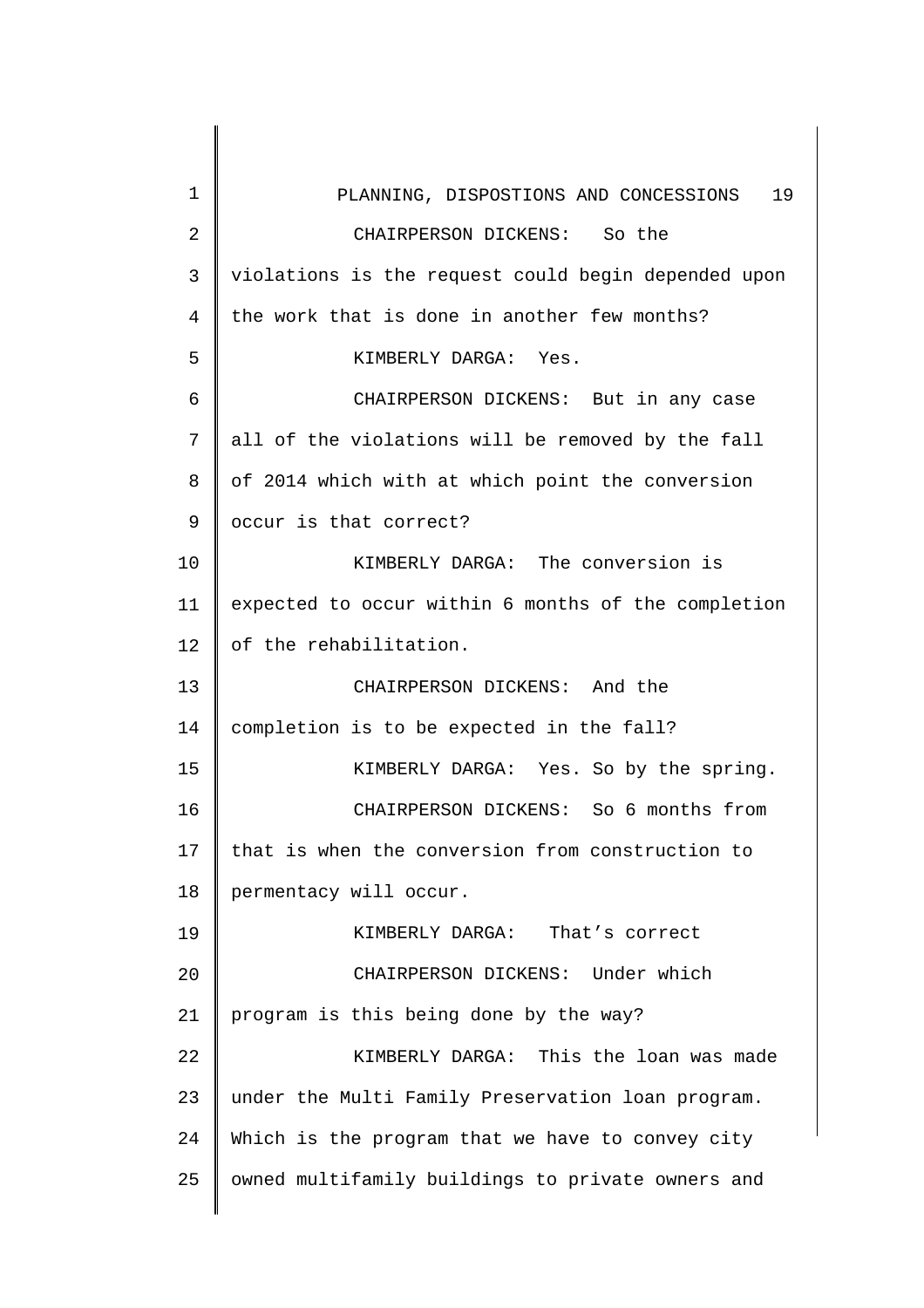1 2 3 4 5 6 7 8 9 10 11 12 13 14 15 16 17 18 19 20 21 22 23 24 25 PLANNING, DISPOSTIONS AND CONCESSIONS 20 help finance the rehabilitation as affordable housing. CHAIRPERSON DICKENS: Are they gonna be able to use J fifty one tax benefits? KIMBERLY DARGA: For this property? CHAIRPERSON DICKENS: For this property. KIMBERLY DARGA: This property is not utilizing J 51 the exemption that were requesting is a article 11. It is owned by an HDFC . CHAIRPERSON DICKENS: Ok. Thank you so much, are there any other question council members? Alright, Drew will you please pronounce your last name for me? DREW …: Sure CHAIRPERSON DICKENS : I apologize. DREW …: No (pronounce name) CHAIRPERSON DICKENS: Drew do you have anything you want to add? You have anything you want to add to the testimony that's already been given. Because you represent, tell us who you represent Pratt? DREW …: Pratt area community council which is the community group that that HPD sell the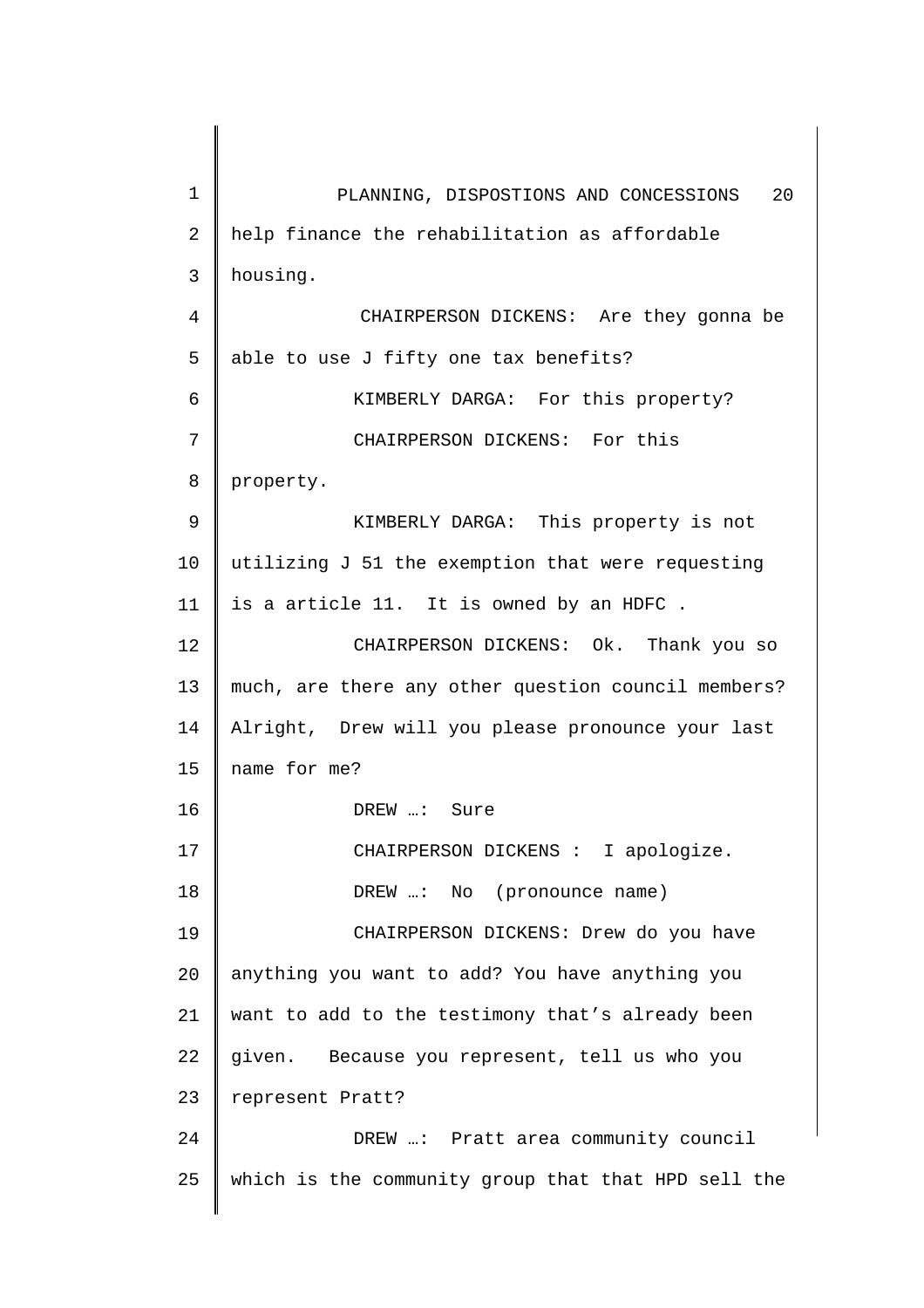1 2 3 4 5 6 7 8 9 10 11 12 13 14 15 16 17 PLANNING, DISPOSTIONS AND CONCESSIONS 21 property to and Pratt Area Community Council is a non-profit community group in Central Brooklyn that is a multi service agency so we work with foreclosures prevention. We work with tenant organizing and as well as we do housing development. For this I can assure you that these issues that are bad back from history were very very concerned about fixing the buildings so the violations can be removed. And we apart of the part of the construction process we hire people to handle just the violations. And so when we know work is done, in the process we will submit for a so it's removed off the books. But I can definitely assure you the tenants are getting heat and hot water today. And they have been for a while.

18 19 20 21 22 23 24 CHAIRPERSON DICKENS: Thank you so much. Are there any other questions? Alright, we will not be voting on this today. We will do so, do we know what date? Alright, we don't know the date of the next meeting but were laying it over. The vote will occur at the next meeting, so were laying this item over. And being that this was the

25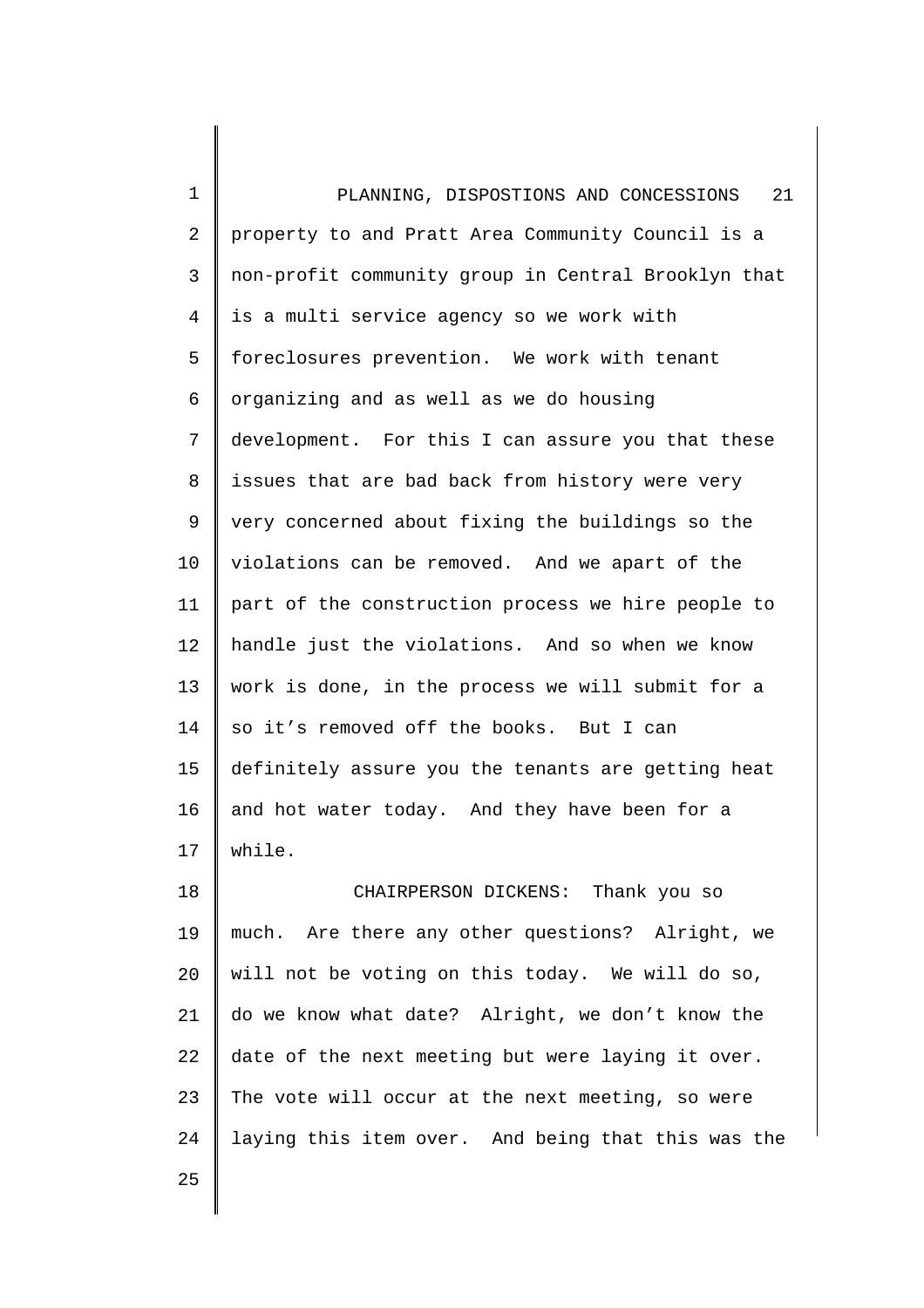| $\mathbf 1$    | PLANNING, DISPOSTIONS AND CONCESSIONS          | 22 |
|----------------|------------------------------------------------|----|
| $\sqrt{2}$     | only item we had on the agenda for today. This |    |
| $\mathsf{3}$   | hearing is hereby adjourned.                   |    |
| $\overline{4}$ | [gavel]                                        |    |
| 5              |                                                |    |
| $\epsilon$     |                                                |    |
| $\sqrt{ }$     |                                                |    |
| $\,8\,$        |                                                |    |
| 9              |                                                |    |
| 10             |                                                |    |
| $11\,$         |                                                |    |
| $12\,$         |                                                |    |
| 13             |                                                |    |
| $14\,$         |                                                |    |
| 15             |                                                |    |
| 16             |                                                |    |
| $17$           |                                                |    |
| $18\,$         |                                                |    |
| 19             |                                                |    |
| 20             |                                                |    |
| 21             |                                                |    |
| 22             |                                                |    |
| 23             |                                                |    |
| 24             |                                                |    |
| 25             |                                                |    |
|                |                                                |    |